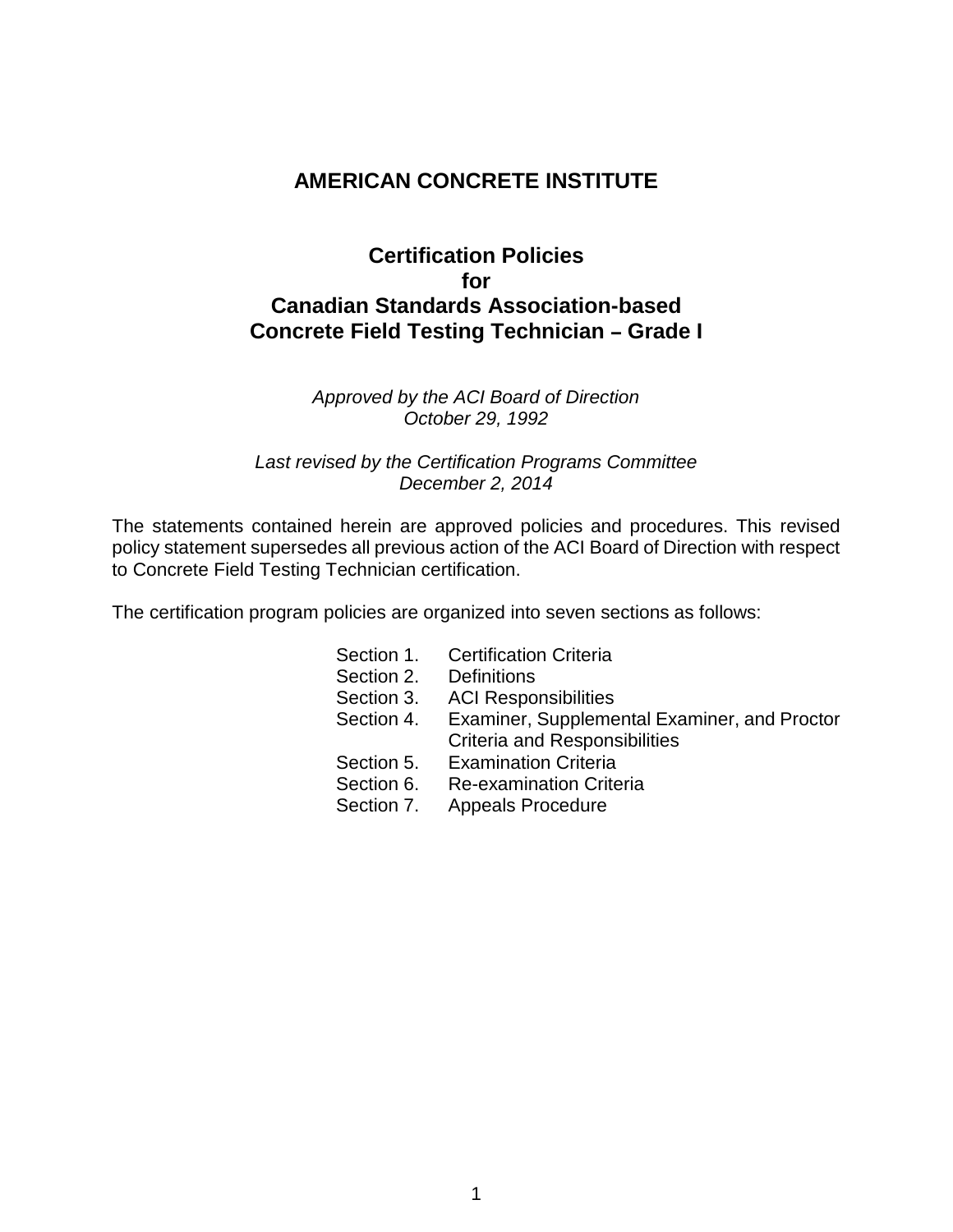# **SECTION 1.0 CERTIFICATION CRITERIA**

- 1.01 The American Concrete Institute (ACI) certification program for CSA-based Concrete Field Testing Technician - Grade I shall require successful completion of both a written examination and a performance examination.
- 1.02 No specific education or work experiences are required as prerequisites for CSA-based Concrete Field Testing Technician - Grade I certification.
- 1.03 ACI certification for CSA-based Concrete Field Testing Technician Grade I shall be valid for a period of five [5] years from the date of completion of all certification requirements.
- 1.04 Recertification requires the successful completion of both a written and performance examination according to Section 5 of this policy.
- 1.05 Groups desiring to conduct ACI Certification program(s) shall adhere to the current Policy on Sponsoring Groups for Certification.

*NOTE: The Sponsoring Group Policy was approved by the ACI Board of Direction on March 21, 1991.*

# **SECTION 2.0 DEFINITIONS**

- 2.01 Examinee a person taking either the written or performance examination, or both.
- 2.02 Examiner a person authorized by ACI to be in responsible charge of an examination session.
- 2.03 Performance Exam Checklist a list of criteria used by the supplemental examiner to judge the compliance of the examinee with the provisions of the performance examination.
- 2.04 Proctor a person authorized to assist the Examiner in conducting the written examination.
- 2.05 Supplemental Examiner a person who assists the Examiner by administering the performance examination.

### **SECTION 3.0 ACI RESPONSIBILITIES**

- 3.01 ACI shall assemble, maintain and distribute all examination materials.
- 3.02 ACI shall approve the sponsoring group.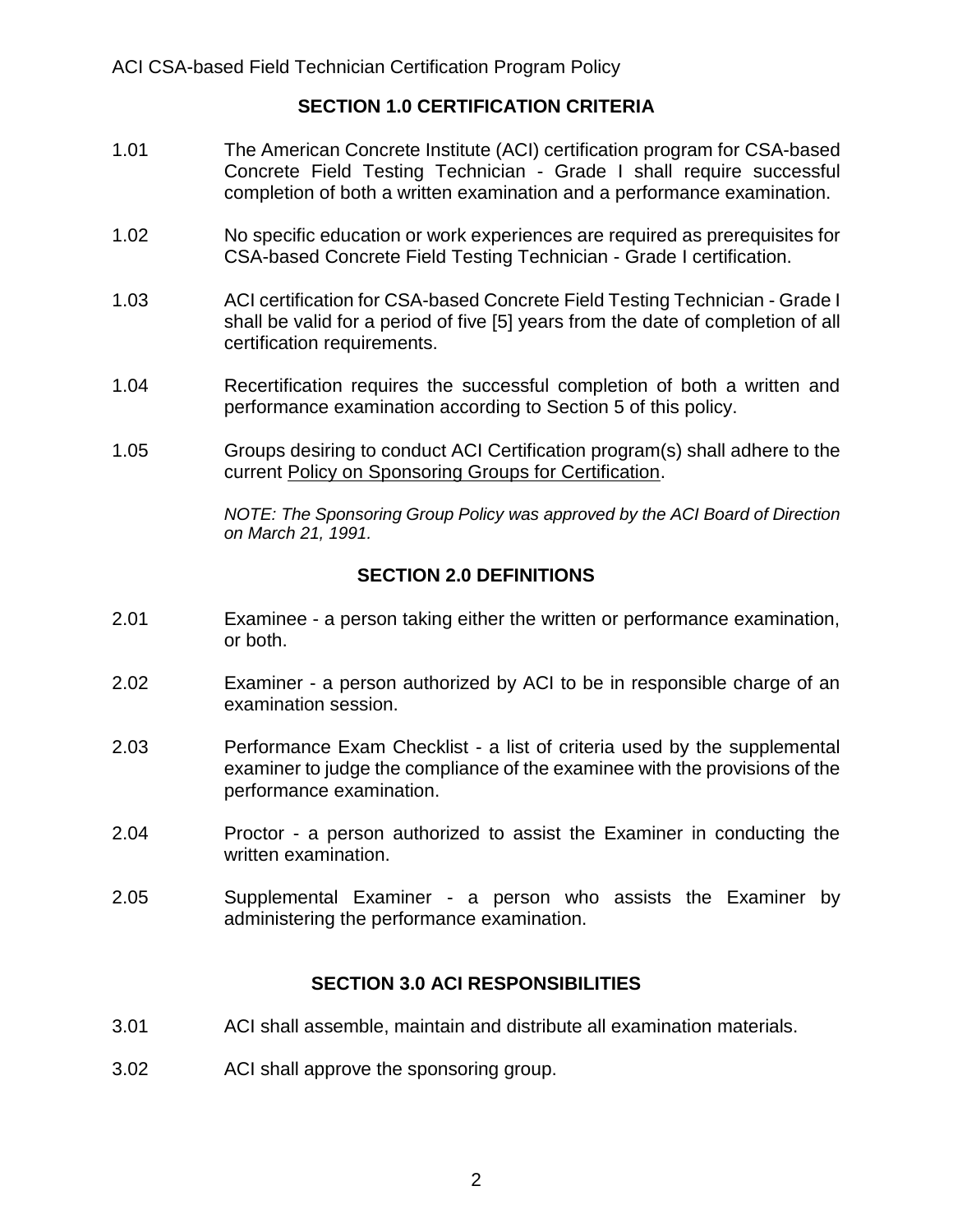ACI CSA-based Field Technician Certification Program Policy

- 3.03 ACI shall authorize the sponsoring group to conduct examination sessions for CSA-based Concrete Field Testing Technician - Grade I certification.
- 3.04 ACI shall approve the examiner.
- 3.05 ACI shall grade the written examinations, review the performance examinations, and notify the examinee and the examiner of the final results in writing.
- 3.06 ACI shall certify examinees who meet the certification requirements.
- 3.07 ACI shall issue a certificate and wallet card, to examinees who meet the certification requirements.

### **SECTION 4.0 EXAMINER, SUPPLEMENTAL EXAMINER, AND PROCTOR CRITERIA AND RESPONSIBILITIES**

- 4.01 To maintain access to ACI examination materials, the examiner shall maintain approval from ACI and authorization from the Sponsoring Group.
- 4.02 Individuals seeking to become ACI-approved examiners shall submit their qualifications to ACI on Form D-1.
- 4.03 The examiner shall meet the following requirements:
	- A) Be a registered professional engineer, or hold equivalent international credentials;
	- B) Have had at least two [2] years of experience in concrete construction, inspection or testing; and
	- C) Be thoroughly familiar with the current applicable CSA Standards.
- 4.04 The examiner shall be present at, and supervise, the examination session.
- 4.05 The examiner shall be directly responsible for the following activities:
	- A) Select the supplemental examiners and proctors;
	- B) Verify the qualifications of the supplemental examiners and proctors according to the criteria outlined in Section 4.06 through 4.11 of this policy;
	- C) Order examinations;
	- D) Verify the identity of each examinee;
	- E) Assure that the examinees are aware of the certification criteria;
	- F) Verify that the examinees have signed the release statement on the performance examination prior to performing any test methods or procedures;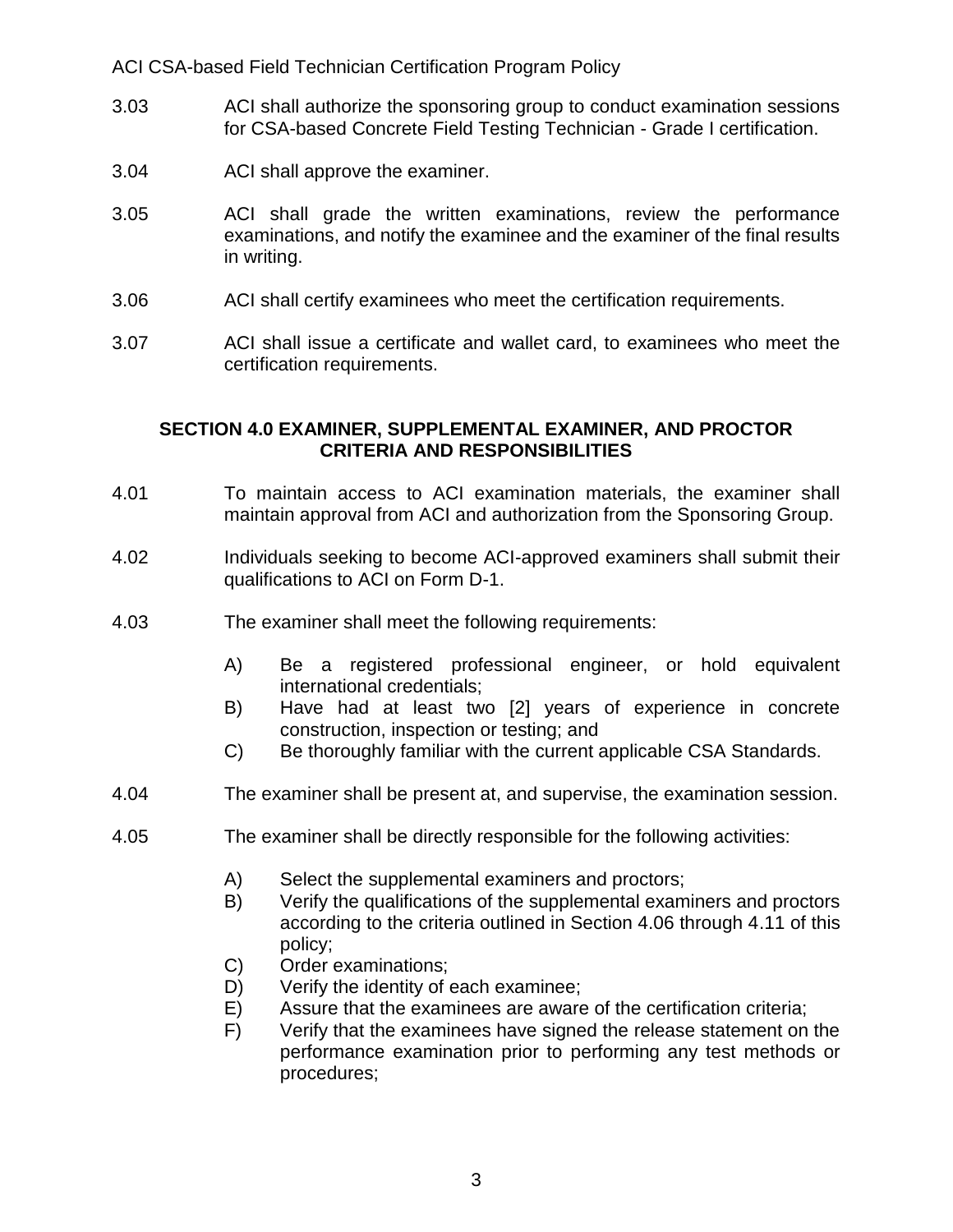- G) Verify the performance evaluations conducted by the supplemental examiners by co-signing the performance examination checklist report;
- H) Enter the appropriate grade for the completed performance examination on the checklist report;
- I) Assure that all examinees have an opportunity to perform each test method at least once and to take a second trial on any failed procedure of the performance examination;
- J) Refrain from interpreting examination questions during the course of the written examination
- K) Assist, if requested, the examinee by providing definitions for general use words (i.e. "depict" = "shows"). Examiners shall not define terms specific to the CSA Standards whose definitions are readily available through adequate study of the Standards.
- 4.06 Proctors may assist the examiner in conducting the written examination.
- 4.07 Proctors shall satisfy the following requirements:
	- A) Be selected, and adjudged qualified by the examiner; and
	- B) Be considered trustworthy and conscientious.
- 4.08 Supplemental examiners shall assist the examiner by conducting the performance examination.
- 4.09 Supplemental examiners shall satisfy the following requirements:
	- A) Have had experience in concrete testing;
	- B) Be selected and adjudged qualified by the examiner:
	- C) Be considered trustworthy and conscientious;
	- D) Be certified as an ACI CSA-based Concrete Field Testing Technician - Grade I, be an ACI-approved examiner, or be a technician employed in a laboratory certified to CSA A283.
	- E) Be thoroughly familiar with current applicable CSA Standards as appropriate.
- 4.10 Examiners, supplemental examiners, examiners acting as supplemental examiners and proctors shall not conduct any portion of the examination for anyone with whom he/she is personally related.
- 4.11 Examiners, supplemental examiners, and examiners acting as supplemental examiners shall not examine anyone on the performance examination who is employed in the same organization. Governmental organizations may petition ACI, in writing, and request a waiver of this requirement. Waivers shall be granted only if it can be shown that the intent of the policy will be maintained.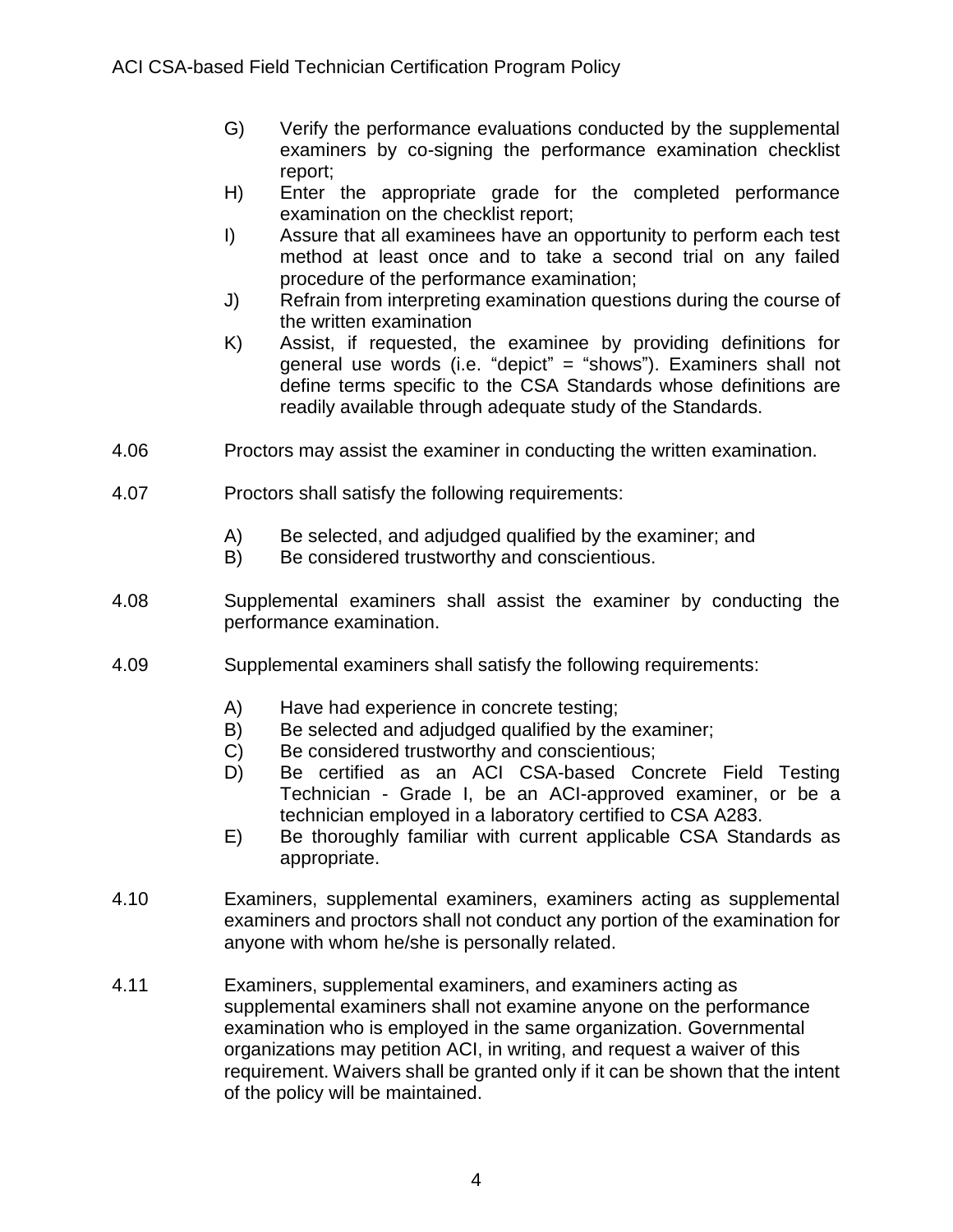# **SECTION 5.0 EXAMINATION CRITERIA**

- 5.01 The content of the program shall be derived directly from the seven (7) following CSA Standards: A23.2-1C, A23.2-3C, A23.2-4C, A23.2-5C, A23.2-6C, A23.2-7C, A23.2-17C,
- 5.02 Questions regarding general concrete technology shall not be included on either examination.
- 5.03 The examinations shall be conducted by the examiner, proctors, and supplemental examiners as applicable. [See Section 4.]
- 5.04 The examiners, proctors, supplemental examiners, and sponsoring groups have no jurisdiction over the content of either examination, or over the grading of the written examination.
- 5.05 Both the written and performance examinations are closed book. Notes or other technical material related to the subject matter shall not be permitted in the examination area. Non-programmable calculators shall be permitted.

# *WRITTEN EXAMINATION*

- 5.06 The written examination shall consist of fifty-six [56] multiple choice questions, with eight [8] questions on each of the seven (7) CSA Standards.
- 5.07 One hour shall be permitted for completion of the written examination, after which the exam answer sheets must be collected. Additional time, up to one-half hour, with access to the exam question booklet will be allotted to the examinee to facilitate exam question challenges.
- 5.08 If an examinee is incapable of understanding the written examination, it may be administered orally upon approval of the Examiner.
- 5.09 Successful completion of the written examination shall require the examinee:
	- A) Score a minimum of sixty percent [60%] on each individual CSA Standard (i.e. a minimum of five [5] correct out of eight [8] questions on each individual CSA Standard; AND
	- B) Score a minimum of seventy percent [70%] for the overall examination (i.e., forty [40] correct out of a possible fifty-six [56]).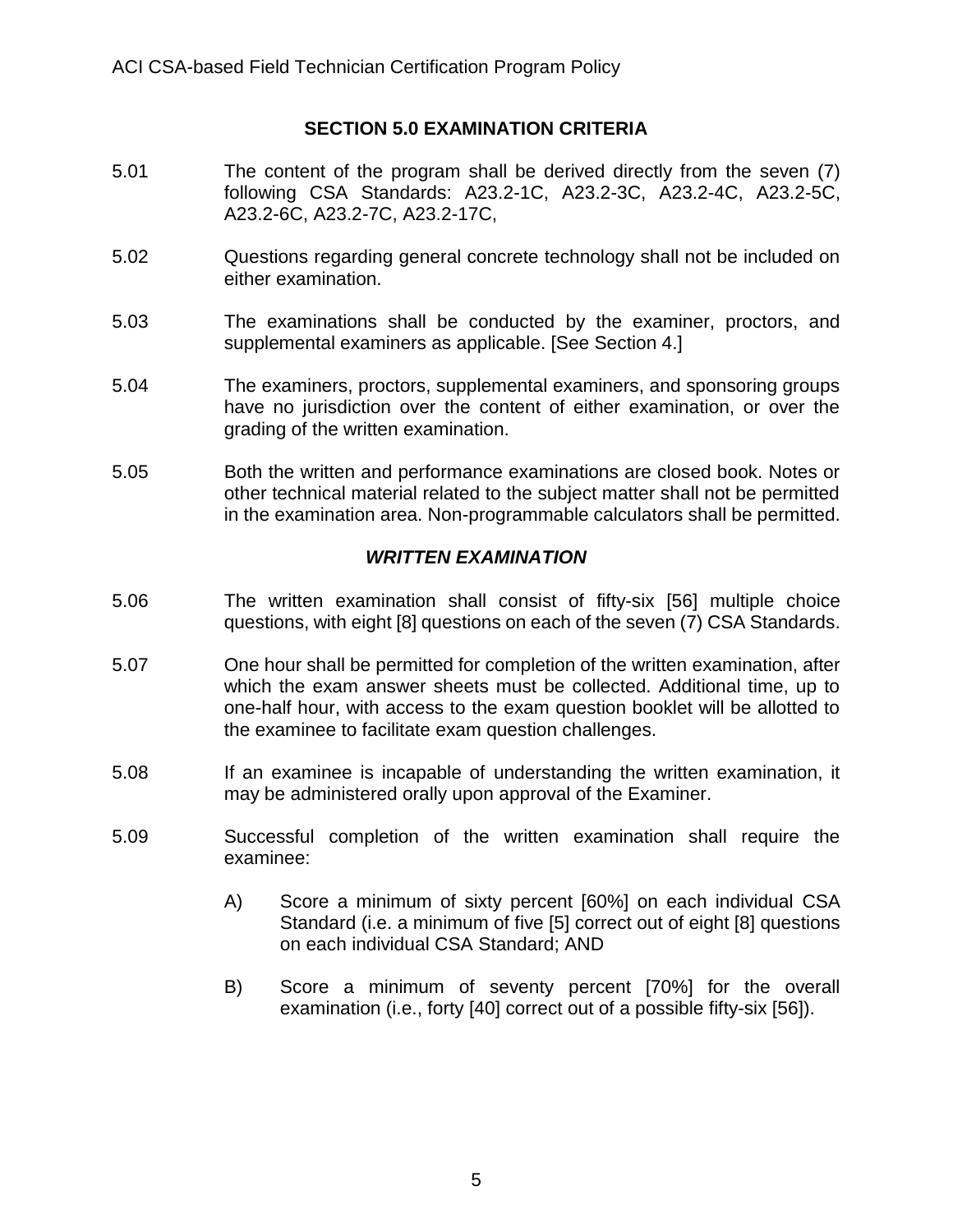# *PERFORMANCE EXAMINATION*

- 5.10 Successful completion of the performance examination shall require the examinee to satisfactorily perform each of the following six (6) CSA procedures: A23.2-1C, A23.2-3C, A23.2-4C, A23.2-5C, A23.2-6C, A23.2-17C.
- 5.11 It shall be the sponsoring group's responsibility to provide equipment which conforms to the applicable CSA Standards and that is in good working order. The examinee shall not be penalized as a result of faulty or incorrect equipment.
- 5.12 The examinee shall conduct the performance examination in the direct presence of the supplemental examiner or the examiner when acting as a supplemental examiner.
- 5.13 Supplemental examiners and examiners acting as supplemental examiners shall observe only one examinee conducting tests at a time while conducting the performance examination.
- 5.14 The procedures of CSA A23.2-1C may be described verbally or performed at the sponsoring group's discretion.
- 5.15 For CSA A23.2-3C, the examinee shall fabricate a compression test specimen.
- 5.16 At the conclusion of performing each test method the examinee must record the results of the test.
- 5.17 The examinee's performance shall be evaluated based on the criteria of the performance examination checklist.
- 5.18 The supplemental examiner shall indicate pass or fail for each step on the checklist.
- 5.19 Grading for the performance examination shall be on a pass/fail basis only.
- 5.20 An examinee shall be permitted to suspend one trial and begin the procedure over again. A voluntary suspension of a trial shall not be counted as a failure of that trial.
- 5.21 The supplemental examiner shall not stop a trial at any point which an error is made.
- 5.22 Incorrect performance, or omission, of one or more of the steps of the performance checklist shall constitute failure of that trial.
- 5.23 An examinee shall be allowed a second trial for each standard test method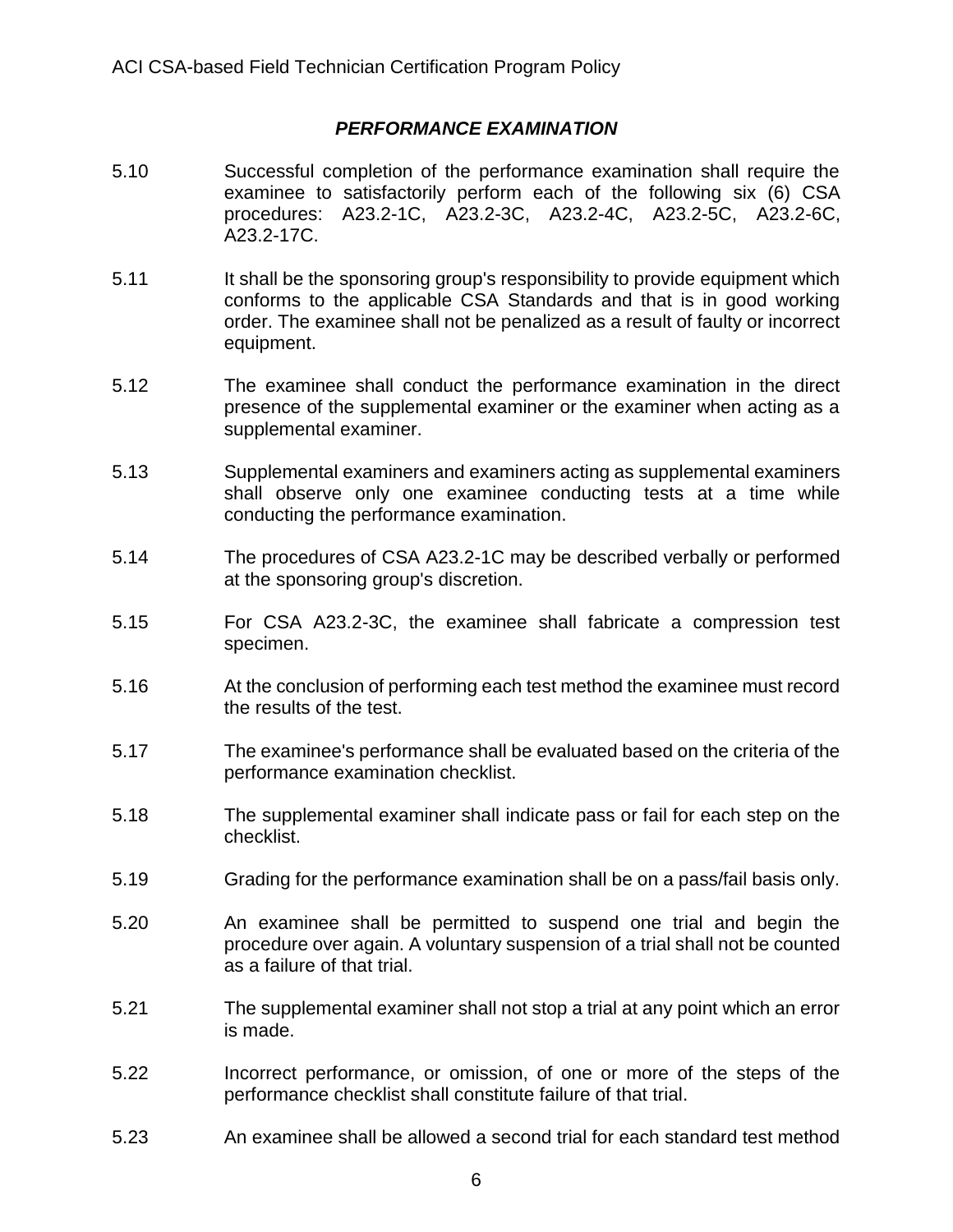ACI CSA-based Field Technician Certification Program Policy

if the first trial was not successfully completed.

- 5.24 The second trial of a particular test shall not be conducted immediately following the first trial.
- 5.25 The second trial shall be administered by a different supplemental examiner than the first trial if more than one supplemental examiner is available.
- 5.26 A second trial, or voluntary repeat of a trial, shall require performance of the entire test method from the beginning, not from the point the error was made.
- 5.27 Immediately following completion of each trial, the supplemental examiner shall inform the examinee of the results, either pass or fail.
- 5.28 When a failure of a trial has occurred the supplemental examiner shall inform the examinee of the particular step(s) performed incorrectly.
- 5.29 The examinee shall be permitted to leave the examining area between trials to consult notes or books.
- 5.30 Failure on any of the prescribed CSA Standards after two [2] trials will constitute failure of that part of the performance examination.

### **SECTION 6.0 RE-EXAMINATION CRITERIA**

- 6.01 Failure of the written examination by either of the criteria cited under Section 5.09 shall require a reexamination on the entire written examination.
- 6.02 Invalidation of the performance examination (for example non-conformance with Section 4.11) or **failure on one [1] or more** of the six [6] required CSA Standards shall require reexamination on the entire performance examination.
- 6.03 Reexamination on the written or the performance examination must be taken within one [1] year of the initial examination. Otherwise, both the written and the performance examinations must be retaken in their entireties.

### **SECTION 7.0 APPEALS CRITERIA**

- 7.01 Appeals regarding the conduct of the exam should be made during the exam session and shall be directed to the examiner.
- 7.02 In the event that the examinee is not satisfied with the decision of the examiner regarding an appeal, the examinee may pursue an appeal with